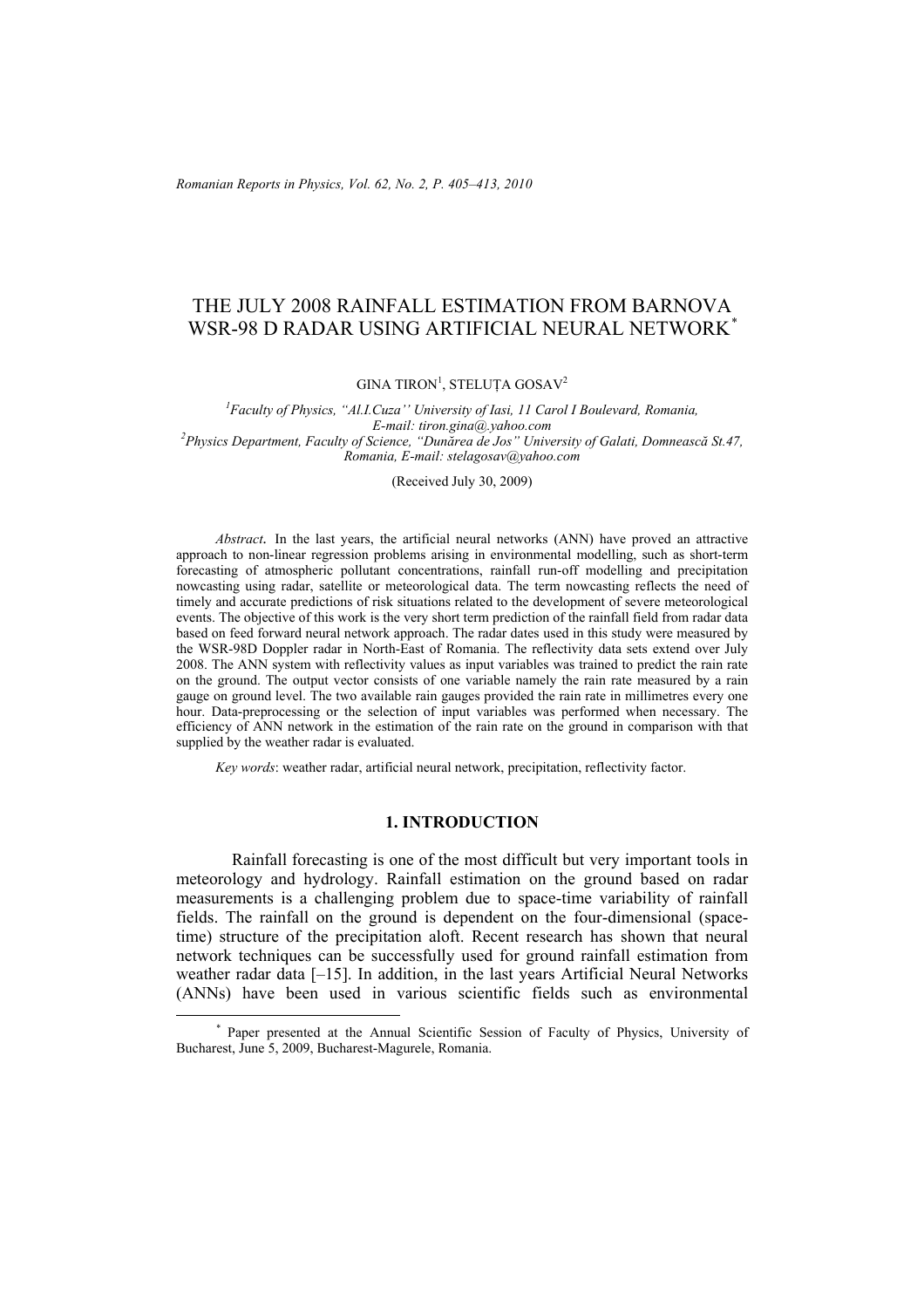protection [6, 7], spectroscopy [8], wind meteorology and precipitation estimations [9, 10], etc.

This paper describes an approach meant to estimate ground rainfall based on a feed-forward neural network technique to model the relationship between weather radar data aloft and rain gauge measurements on the ground. The ANN system accepts radar data as an input and is trained to predict the rain rate as measured by the rain gauge. Xiao and Chandrasekar [11] applied a backpropagation neural network for rainfall estimation from radar data. Liu *et all.* [12], Xu and Chandrasekar [1] developed a radial basis function neural network to estimate ground rainfall.

The ANN technique includes two stages, namely, 1) the training and 2) the validation stage. In the training stage, the neural network learns the potential relationship between the rainfall rate and the radar measurements from a training dataset. When a radar measurements set is applied to neural network, the network yields a rainfall rate (RR) estimated as output. This output is compared with the rain gauge measurement, and their difference or the error is propagated back to adjust the parameters of the network. This learning process is continued until the network converges. Once the training process is complete, a relationship between the rainfall rate and the radar measurements is established and the network is ready for operation [12]. In addition, we have achieved a sensitivity analysis of the input weather radar data for the artificial neural network.

## **2. RAIN GAUGE. WEATHER RADAR**

### 2.1. DATA AVAILABLE

For this study rain-gauge and radar data from the province of Moldova, Romania, were available. The data sets extend over a one year period. The rain gauges work on the tipping bucket principle with a resolution of 0.2 mm. Their locations are showed in Fig. 1, respectively Botosani and Vaslui. Their temporal resolution is 60 minutes.

Reflectivity measurements are gained from the Doppler WSR-98D weather radar station at Barnova, Iasi (Fig. 1). Radar is a high-resolution S – band weather radar situated on an altitude of 396 m above m.s.l. The distance between the radar station and the rain gauge in Botosani is about 106 Km, while the one between the radar station and the rain gauge in Vaslui is about 43 Km.

The radar has the following specifications:

- Time interval between measurements: 6 minutes:
- Beamwidth:  $1^0$ ;
- Minimum elevation angle: 0.5 gr.;
- Spatial resolution of the volume element:  $1 \text{ km}^3$  $(1 \text{ km} \times 1 \text{ km} \times 1 \text{ km})$ ;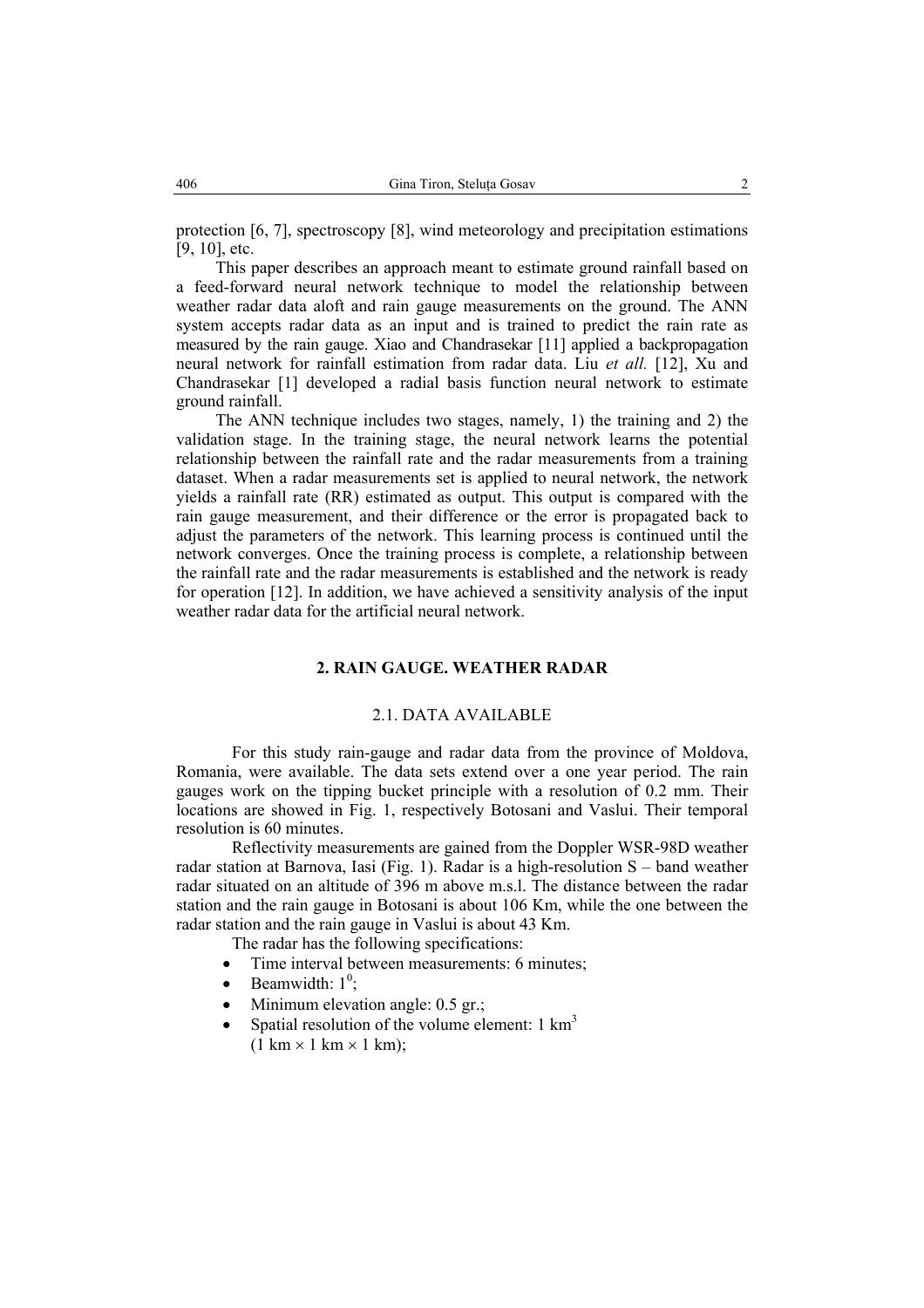- Resolution in measured reflectivity: 14 levels of reflectivity;
- Instrumented range: 230 km.
- The measuring unit of the radar is the reflectivity factor *Z*.

The reflectivity factor *Z* is used to estimate the rain rate using relationships of the form:

$$
Z = a \cdot R^b, \tag{1}
$$

where *a* and *b* empirical parameters;  $R - \text{rain rate in mm/h}$ ;  $Z - \text{reflectivity factor in}$  $mm^6·m^{-3}$ .

In this paper, we have used the reflectivity measurements at four elevations: 0.5, 1.5, 2.4 and 3.4. For each elevation we have obtained nine adjacent measurements with the rain gauge at the centre of the quadratic grid that is 36 reflectivity measurements. Since the radar data are available every 6 minutes, the reflectivities and rain gauge were transferred into the same temporal resolution (60 minutes) by averaging the radar data. Finally, we have obtained 36 average reflectivity measurements for each precipitation event.



Fig.1. – Study area in the province of Moldova, Romania, showing radar and rain gauge location.

## **3. EXPERIMENTAL**

# 3.1. DEVELOPMENT OF THE ANN SYSTEM

The structure of the ANN system used in this paper consists of three node layers: an input layer, a hidden layer and an output layer. The nodes in the input layer transfer the input data (average reflectivity measurements) to all the nodes in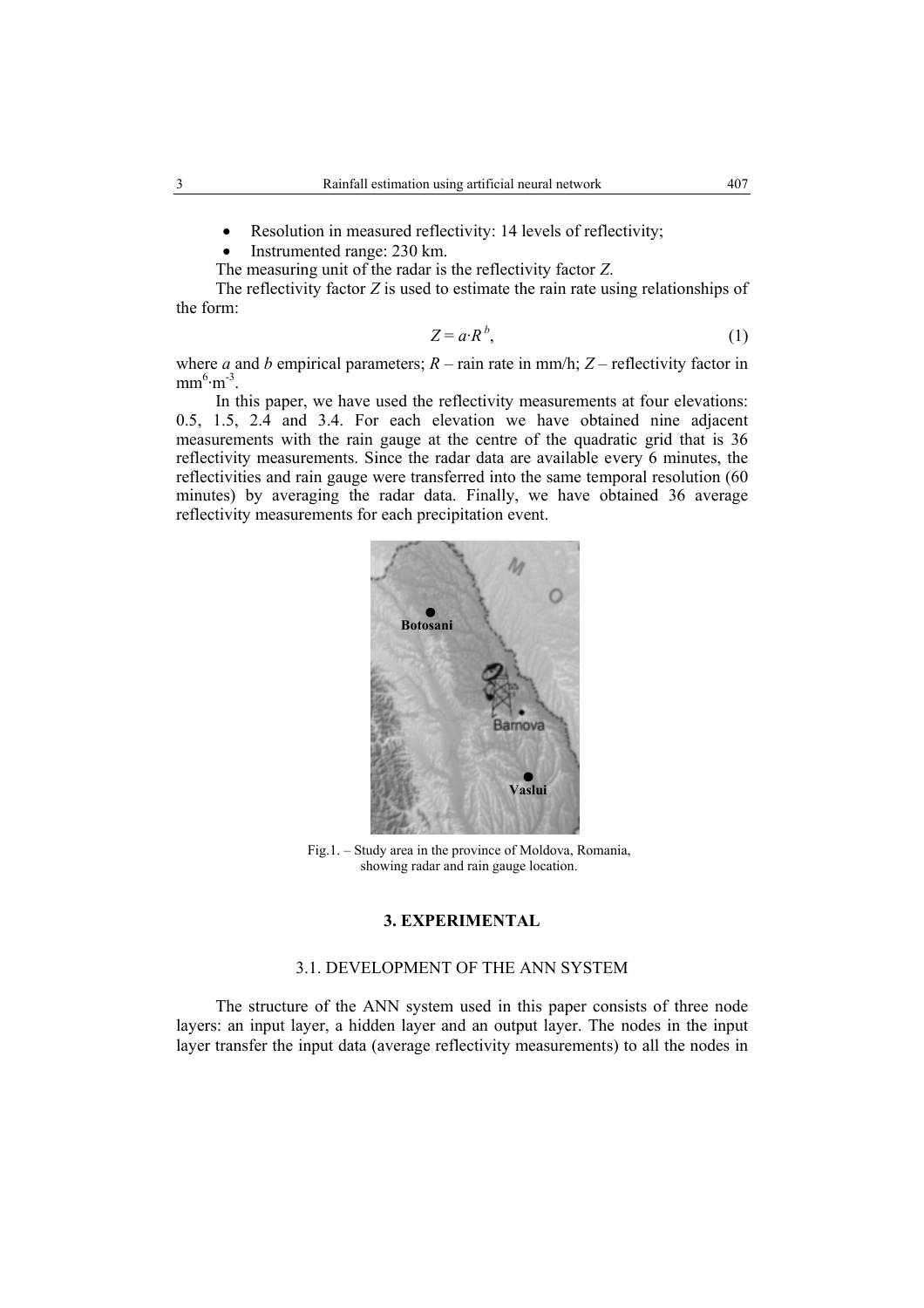the hidden layer. These nodes calculate a weighted sum of the inputs that is subsequently subjected to a nonlinear transformation:

$$
y_j = f\left(\sum_{i=1}^m x_i w_{ji} - b\right),\tag{2}
$$

where  $x_i$  is the input to the node  $i$  in the input layer, m is the number of nodes in the input layer,  $w_{ii}$  (weights) are the connection between each node  $i$  in the input layer and each node *j* in the hidden layer,  $y_j$  is the output of the node *j* in the hidden layer, *b* is the bias for the input layer and *f* is a sigmoid function:

$$
f(z) = \frac{1}{1 + \exp(-z)},
$$
\n(3)

where *z* is the final response (rain rate) of the ANN.

The great power of neural networks stems from the fact that it is possible to "train" them. Training is affected by continually presenting the networks with the "known" inputs and outputs (targets) and modifying the connection weights between the individual nodes and the biases. The output of the network is a weighted sum of the outputs of the hidden layer. In our case, the ANN network was trained with the learning algorithm based on the back-propagation of errors [14].

Learning by error back-propagation (like in all supervised methods) is carried out in cycles, called "epochs". One epoch is a period in which all input-target pairs  ${x_i, t_i}$  are presented once to the network. The weights are corrected after each input-target pair  $(x_i, t_i)$  produces an output vector  $z_i$  and the errors from all output components *zs* are squared and summed together. After each epoch, the root-meansquared error (RMSE) is reported:

RMSE = 
$$
\sqrt{\frac{\sum_{i=1}^{m} \sum_{s=1}^{n} (t_{is} - z_{is})^2}{m \cdot n}},
$$
 (4)

where *m* and *n* denote the number of input data and the number of output nodes, respectively.

In conclusion, the RMSE value measures how good the outputs *zi* (produced for the entire set of *m* input vectors  $x_i$ ) are in comparison with all *m*, *n*-dimensional target values  $t_i$ . The aim of the supervised training, of course, is to reach a RMSE value as small as possible in the shortest time.

The back-propagation algorithm follows the gradient descent on the error surface. This process is controlled by two parameters: the learning rate  $\alpha$  and momentum  $\mu$ . The learning rate scales the magnitude of each step, down the error surface, taken after each complete calculation in the network (epoch). The momentum acts like a low pass filter, smoothing out progress over some small bumps in the error surface by remembering the previous weight change [14, 15]. Thus, the correction of weights  $\Delta w_{ii}$  is defined as: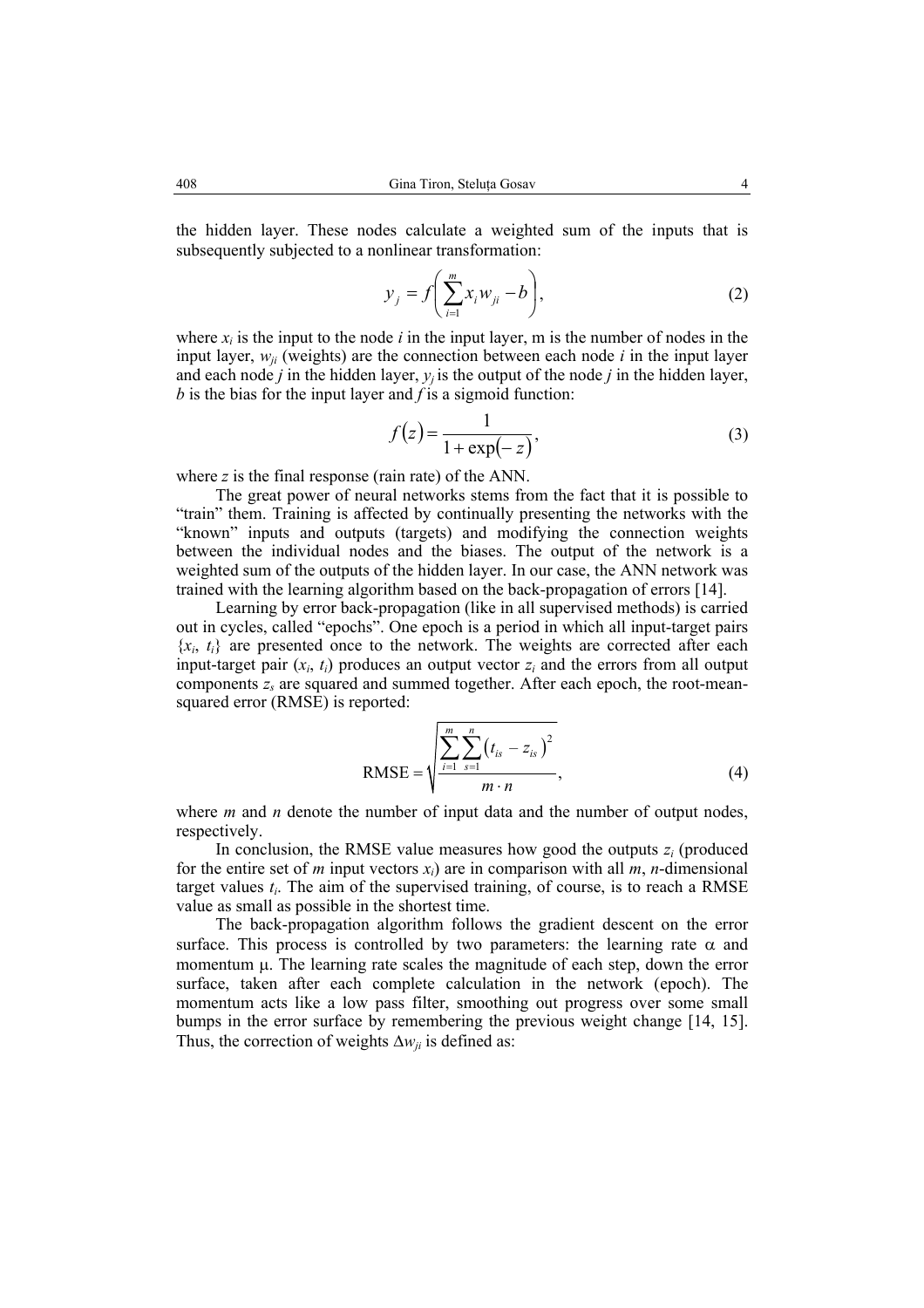$$
\Delta w_{ji}^{\ell} = \alpha \delta_{j}^{\ell} z_{i}^{l-1} + \mu \Delta w_{ji}^{\ell(\text{previous})},\tag{5}
$$

where  $\delta_i^{\ell}$  is the error that occurs on the *j*-th node of the  $\ell$ -th layer.

The neural networks are often affected by the effect called overtraining or overfitting. An overtrained neural network memorizes the small training set instead of generalizing the data and consequently performs badly on new data *e.g.* on the validation set. In this work, the overtraining (or overfitting) was anticipated by the so-called early stopping. Early stopping was implemented by stopping the training when the error of cross-validation of the training data starts going up, as the neural network may loose its generalization ability at this moment [14].

Concerning the topology of the ANN network, the number of neurons in the input layer is equal with the input variables (36 average reflectivity measurements and normalized), the number of neurons in output layer is equal with the number of precipitation classes (3 output neurons representing the following classes: the class 1 has the rainfall rate comprised between  $0-5$  mm·h<sup>-1</sup>, the class 2 has the rainfall rate comprised between  $5-10$  mm·h<sup>-1</sup> and the class 4 has the rainfall rate comprised between  $15-20$  mm·h<sup>-1</sup>), but the optimum number of neurons for the hidden layer must be determined. Thus, the number of neurons for the hidden layer and the weight of the connections were optimized at 13 hidden neurons and 507 weight connections. Also, the learning rate  $\alpha = 0.7$  and the momentum  $\mu = 0.8$  were fixed after optimization.

The neural networks have been programmed to stop the training process when the average error of training drops below the target error. The target error was set up at 0.01 for both networks. Convergence was touched after 156 training epochs (Fig. 2).



Fig. 2 – The root-mean-squared error (RMSE) of training in function of the number of epochs.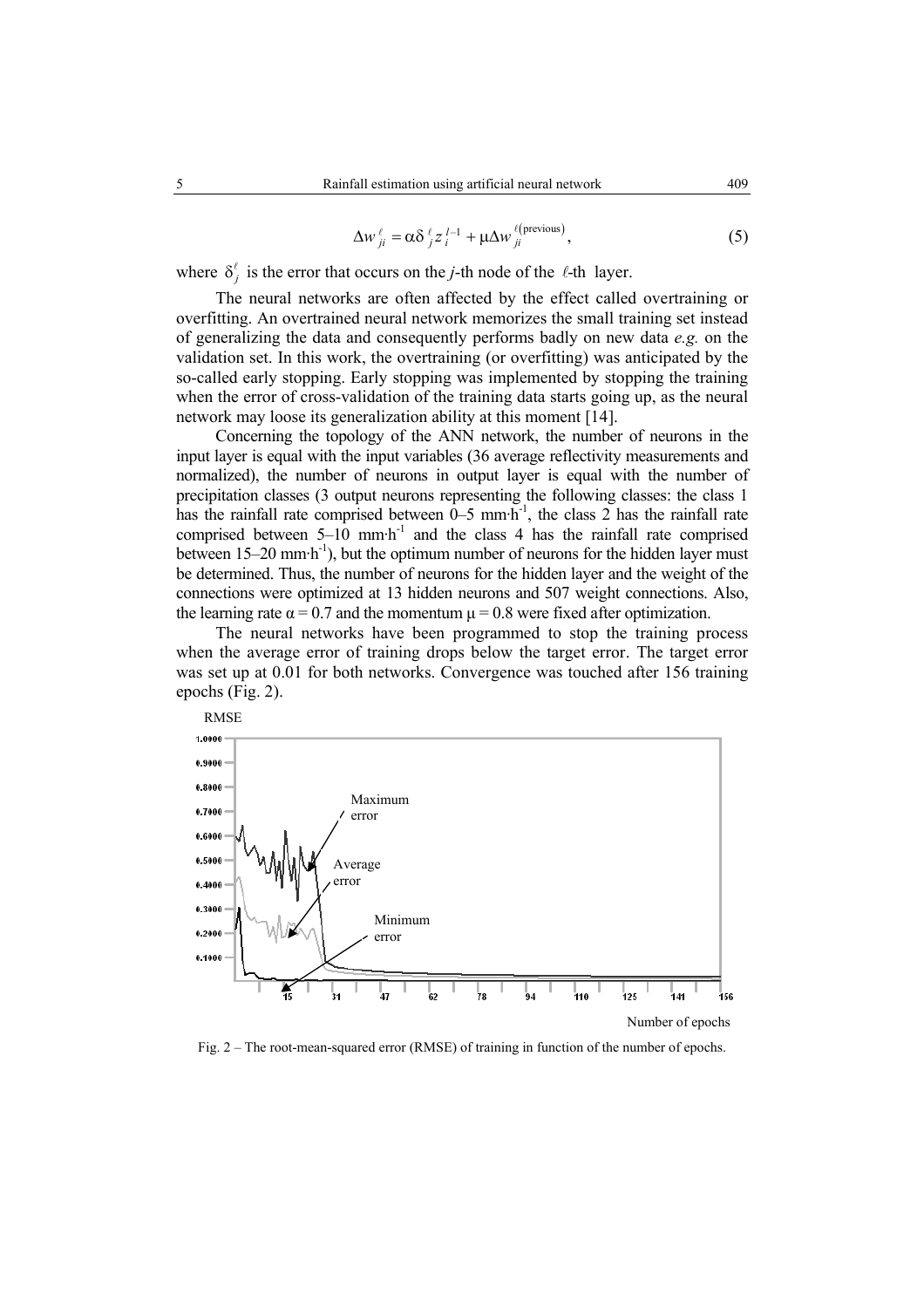The training set consisted of 12 precipitation events. In our case, we have chosen the same number of events for each class of precipitation: 4 events for class 1, 4 events for class 2 and 4 events for class 4. The remaining 31 precipitation events were included in the validation set.

### **4. RESULTS AND DISCUSSION**

The network was validated using all the events from the database. The method was full cross-validation, as the number of events in the database is relatively small. In order to evaluate the performance of the ANN system, several figures of merit were calculated: the rate of classification (C), of correctly classified events (CC), and of correctly classified events for each class (CC1 for the class 1, CC2 for the class 2 and CC4 for the class 4). We should specify that the C rate represents the percentage of events that were correctly or incorrectly classified. The values of these parameters are presented in Table 1 and offer a complete image of the validation results.

Analyzing the values of validation parameters, we have observed that the ANN system has a very good percentage for the rate of classification of precipitation events ( $C = 95.35\%$ ) so that only two events were unclassified. The values for the CC1, CC2 and CC4 rates are quite encouraging (Table 1), as these are initial results, obtained without any optimization of the nature and/or number of events included in the training set. Thus, the biggest value is for the CC4 rate (81.82%), then follows the CC2 rate which has 62.5%, and finally comes the CC1 rate which has the smallest value ( $CC1 = 54.55\%$ ). In our case, the smaller values obtained for the CC1 and CC2 rates do not constitute a disadvantage because the events included in classes 1 and 2 correspond to small rainfall rates *i.e.* RR is from 0 to 5 mm $\cdot$ h<sup>-1</sup>for class 1 and RR is from 5 to 10 mm $\cdot$ h<sup>-1</sup>for class 2.

| The results of validation |  |
|---------------------------|--|
|---------------------------|--|

| Validation      | Value $(\%)$ |
|-----------------|--------------|
| parameter       |              |
| C               | 95.35        |
| CC              | 63.34        |
| CC1             | 54.55        |
| CC <sub>2</sub> | 62.5         |
| CC4             | 81.82        |

Finally, it is worth emphasizing the fact that the precipitation events with rainfall rate comprised between 15 and 20 mm $\cdot$ h<sup>-1</sup>(class 4) were very well classified by the artificial neural network.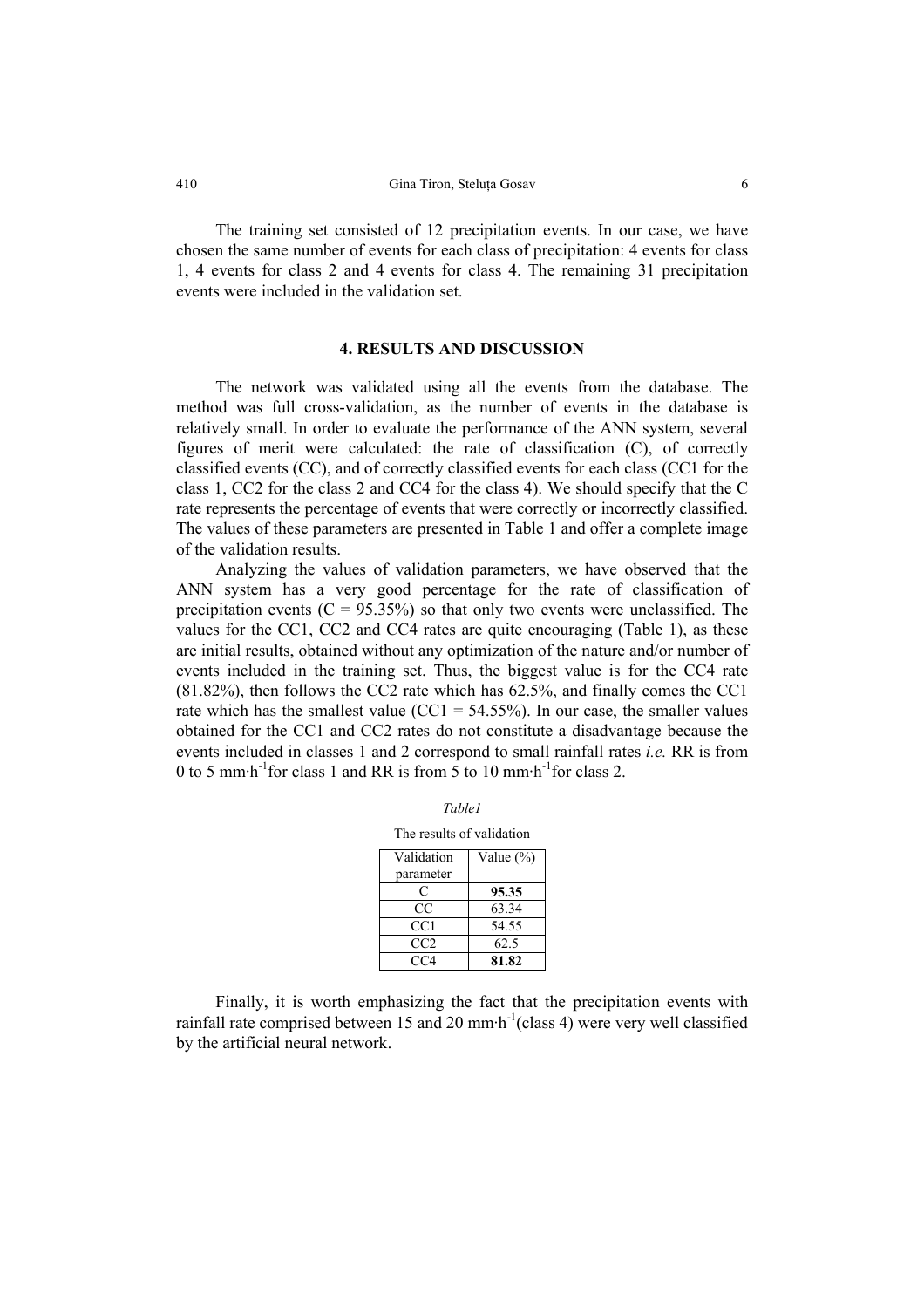### 4.1. SENSITIVITY ANALYSIS

Sensitivity analysis should be considered an essential pace to all mathematical-based modeling. The main advantage of performing sensitivity analysis is to identify sensitive parameters or processes associated with model output [13]. In ANN modeling, like any mathematical-based model, sensitivity analysis provides feedback as to which input parameters are the most significant.

In order to find the most sensitive input variables, we have achieved a sensitivity analysis (Fig. 3). The absolute sensitivity is a measure of how much the outputs change when the inputs are changed. The change in the outputs is measured as each input is increased from the lowest to the highest to establish the sensitivity to change. The sensitivity analysis is a method for measuring the cause - effect relationship between the input layer and the output layer.



Fig. 3 – The sensitivity analysis of input weather data.

Figure 3 shows us that the majority average reflectivity measurements (input data) corresponding to the elevation 4 (h48, h46, h45, h47, h44, h49 and h43) has the highest values for the relative sensitivity (from 0.0021 to 0.0062). This fact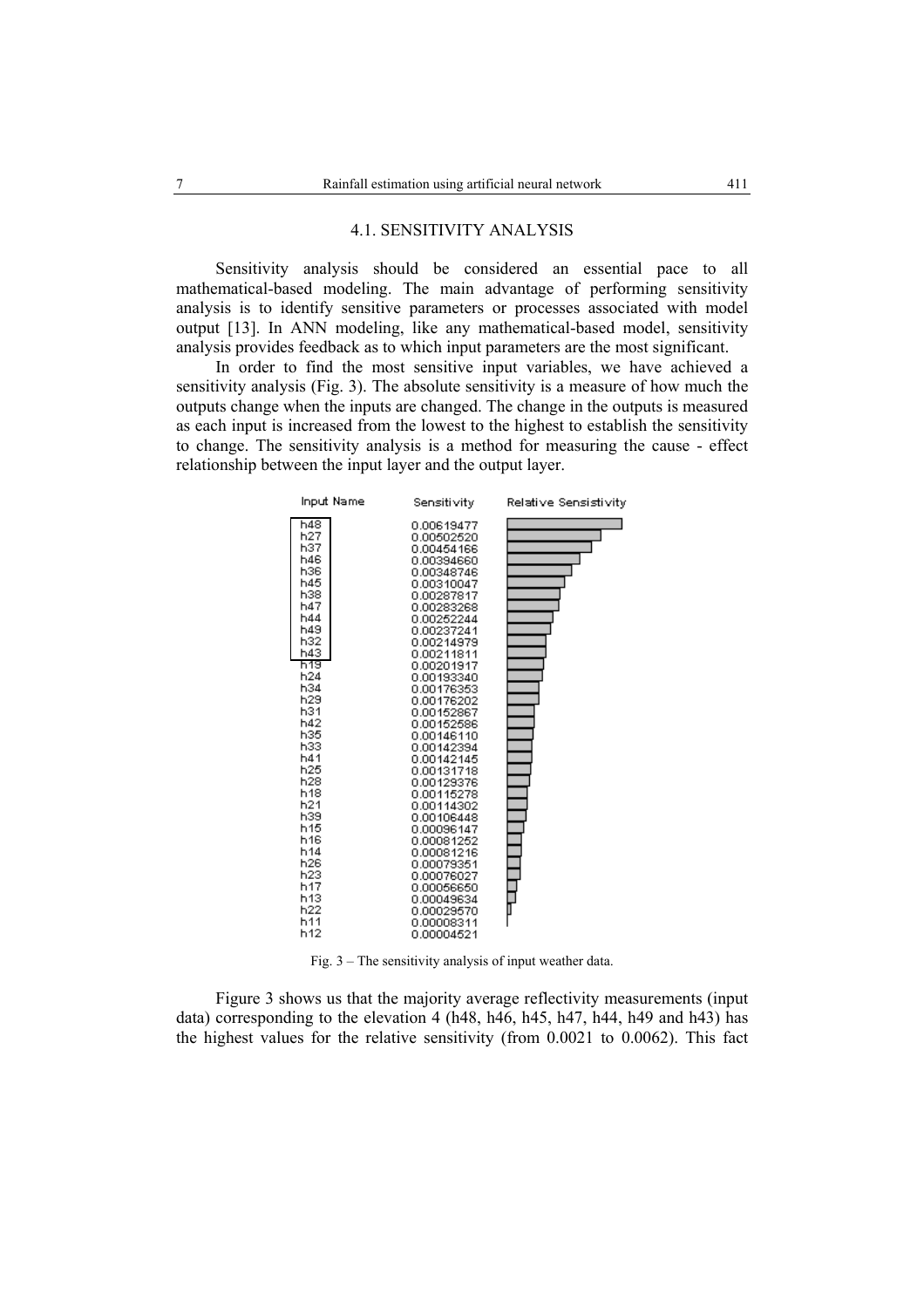proves that the rate of correctly classified events in the case of class 4 has the highest value  $(CC4 = 81.82\%$ , Table 1). Class 4 has the rainfall rate comprised between  $15-20$  mm·h<sup>-1</sup>. From the meteorological point of view, the importance of this result is confirmed by the fact that the reflectivity measurements from the elevation 4 are very important in the rainfall estimation.

Using relation (1), when  $a = 300$  and  $b = 1.4$ , for a rate of precipitation between  $15{\text -}10$  mm·h<sup>-1</sup> we get a reflectivity factor of about 45 dBZ. Reflectivity values of 45 dBZ represent a sign of the presence of a severe convection [16]. For the clouds with vertical development, the highness to which we find the radar beam corresponds to elevation 4.

# **5. CONCLUSIONS**

The results of the present study indicate that the use of artificial neural network as a rainfall forecasting system is feasible and efficient. The exploratory analysis of the ANN system specialized in the identification of the precipitation classes proved that discrimination between class 1, class 2 and class 4 is possible.

The evaluation of the performance of the ANN network was carried out by calculating several figures of merit characterizing the class identity assignment. Thus, for the classification rate of the precipitation events we have obtained a very good value  $(C = 95.35\%)$ . The precipitation events belonging to classes 1 and 2 were satisfactorily classified (CC1 =  $54.55\%$  and CC2 =  $62.5\%$ ) while those belonging to class 4 were much better classified (CC4 = 81.82%).

From the sensitivity analysis of the input variables, it has ensued that the most sensitive reflectivity measurements (input variables) are those from the elevation 4. This result confirms the good percentage of the CC4 rate *i.e.* the fact that the ANN system has a better modeling power in the case of precipitation events with higher rainfall rates.

As the precipitation events with heavy rain accumulations generate damages, we intend to continue the research regarding the rates improvement of correctly classified events especially in the case of these events (*i.e.* CC4, CC5, etc.) using the artificial neural network.

### REFERENCES

- 1. Gang Xu and V. Chandrasekar, *Operational Feasibility of Neural-Network-Based Radar Rainfall Estimation*, IEE Trans. Geosci. Remote Sensing*, 2, 1*, 13–17 (2005).
- 2. Reinhard Teschl, Walter L. Randeu, and Franz Teschl, *Weather Radar Estimates of Rainfall Adjusted to Rain Gauge Measurements using Neural Networks*, Proc. Internat. Joint Conf. On Neural Network, Vancouver, BC, Canada, 5126-5130, July 16–21, 2006.